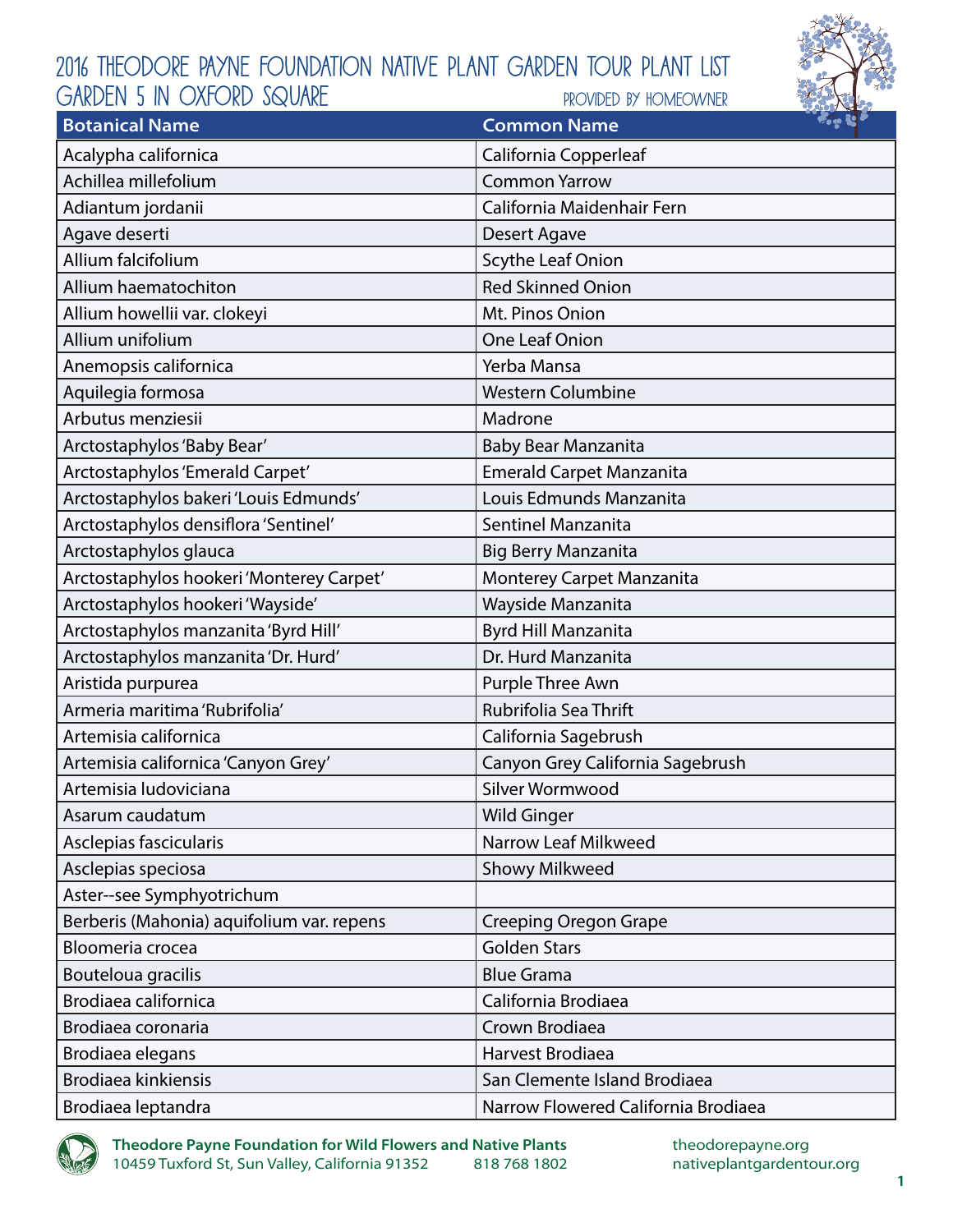

| <b>Botanical Name</b>                      | $\sim$ $\approx$ $\sim$<br><b>Common Name</b> |
|--------------------------------------------|-----------------------------------------------|
| <b>Brodiaea minor</b>                      | Dwarf Brodiaea                                |
| Brodiaea pallida                           | Chinese Camp Brodiaea                         |
| Brodiaea sierrae                           | Sierra Foothills Brodiaea                     |
| Calandrinia ciliata                        | Redmaids                                      |
| Calliandra californica                     | Baja or Red Fairyduster                       |
| Calliandra eriophylla                      | Pink Fairyduster                              |
| Calochortus albus var. albus               | Fairy Lantern, Globe Lily (Sierra Form)       |
| Calochortus albus var. rubellus            | Pink Fairy Lantern                            |
| Calochortus amabilis                       | Golden Fairy Lantern, Diogenes' Lantern       |
| Calochortus amoenus                        | Purple Fairy Lantern                          |
| Calochortus argillosus                     | Clay Mariposa Lily (Southern Form)            |
| Calochortus argillosus-Central Form        | Clay Mariposa Lily (Central Form)             |
| Calochortus catalinae                      | Catalina Mariposa Lily                        |
| Calochortus clavatus var pallidus          | Pale Yellow Mariposa Lily                     |
| Calochortus clavatus var. avius            | Pleasant Valley Mariposa Lily                 |
| Calochortus clavatus var. clavatus         | Clubhair Mariposa Lily                        |
| Calochortus clavatus var. gracilis         | Slender Mariposa Lily                         |
| Calochortus greenei                        | Greene's Mariposa Lily                        |
| Calochortus luteus                         | Yellow Mariposa Lily                          |
| Calochortus luteus 'Golden Orb'            | Golden Orb Mariposa Lily                      |
| Calochortus monophyllus                    | Yellow Star Tulip (Cat's Ears)                |
| Calochortus palmeri v. munzii              | Munz's Mariposa Lily                          |
| Calochortus palmeri v. palmeri             | Palmer's Mariposa Lily                        |
| Calochortus plummerae                      | Plummer's Mariposa Lily                       |
| Calochortus pulchellus                     | Mt. Diablo Fairy Lantern                      |
| Calochortus splendens                      | Splendid Mariposa Lily                        |
| Calochortus striatus                       | Alkali Mariposa Lily                          |
| Calochortus superbus                       | <b>Yellow Mariposa Lily</b>                   |
| Calochortus superbus 'Symphony'            | Symphony Yellow Lily                          |
| Calochortus uniflorus                      | Large Flowered Star Tulip                     |
| Calochortus uniflorus 'Cupido'             | <b>Cupido Large Flowered Star Tulip</b>       |
| Calochortus venustus (burgundy form)       | Butterfly Mariposa Lily (burgundy form)       |
| Calochortus venustus (Contra Costa County) | Butterfly Mariposa Lily (Contra Costa Co.)    |
| Calochortus venustus (Napa)                | <b>Butterfly Mariposa Lily (Napa)</b>         |
| Calochortus venustus (purple form)         | Butterfly Mariposa Lily (purple form)         |
| Calochortus venustus (white form)          | Butterfly Mariposa Lily (white form)          |
| Calochortus venustus var. sanguineus       | Red Butterfly Mariposa Lily                   |

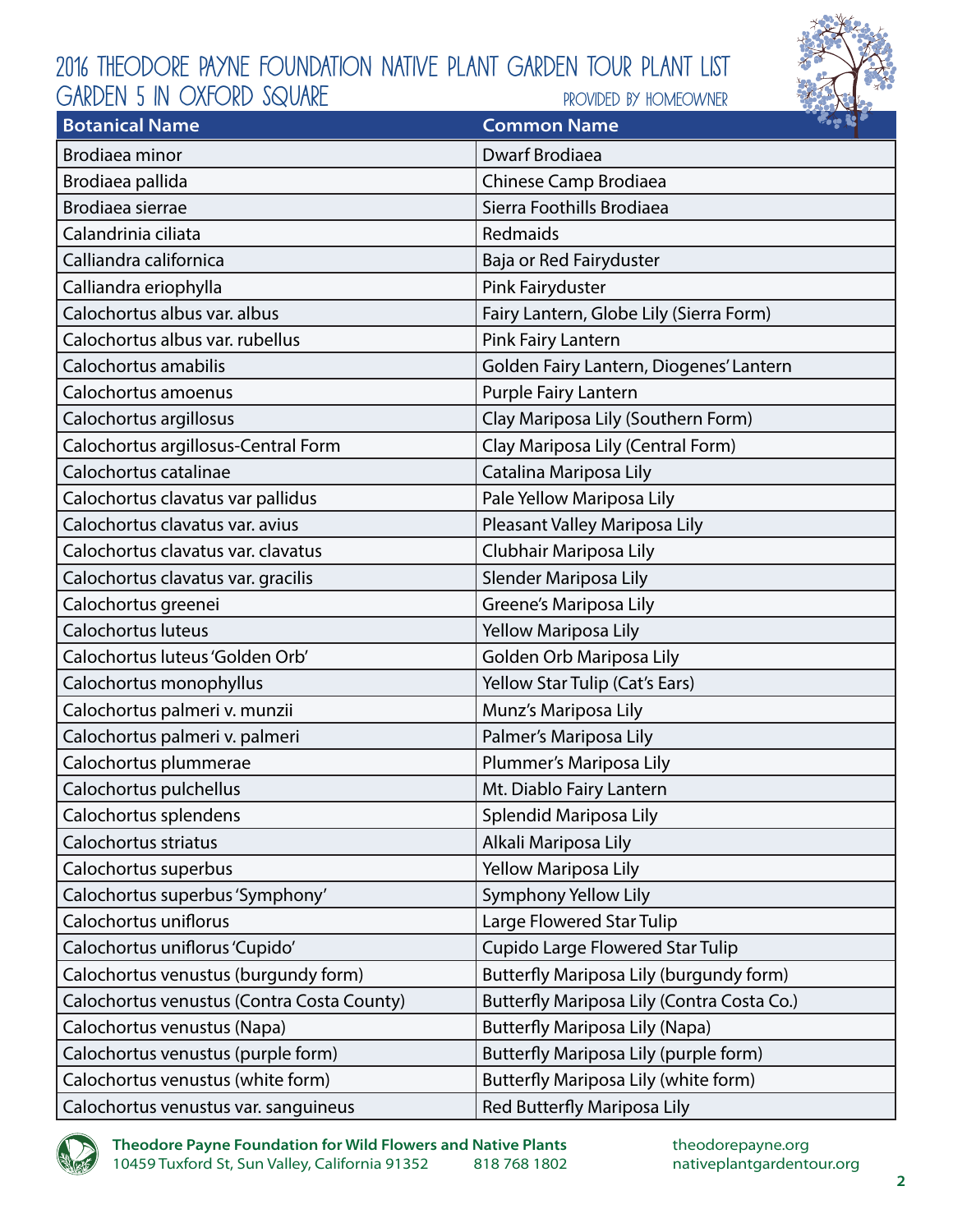

| <b>Botanical Name</b>                                               | $\sim$ $\approx$ $\sim$<br><b>Common Name</b> |
|---------------------------------------------------------------------|-----------------------------------------------|
| Calochortus vestae                                                  | Coast Range Mariposa Lily                     |
| Calochortus weedii var. intermedius                                 | Weed's Mariposa Lily (Intermediate Mariposa)  |
| Calochortus weedii var. vestus                                      | Weed's Mariposa Lily, Late Flowered Mariposa  |
| Calochortus weedii var. weedii                                      | Weed's Mariposa Lily                          |
| Calycanthus occidentalis                                            | Spice Bush                                    |
| Calystegia macrostegia                                              | <b>Island Morning Glory</b>                   |
| Camissonia--see Camissoniopsis                                      |                                               |
| Camissoniopsis (Camissonia) cheiranthifolia ssp.<br>cheiranthifolia | <b>Beach Suncups</b>                          |
| Camissoniopsis (Camissonia) cheiranthifolia ssp.<br>suffruticosa    | <b>Beach Evening Primrose</b>                 |
| Carpenteria californica                                             | <b>Bush Anemone</b>                           |
| Castilleja exserta ssp. exserta                                     | Purple Owl's Clover                           |
| Ceanothus 'Concha'                                                  | Concha California Lilac                       |
| Ceanothus 'Dark Star'                                               | Dark Star California Lilac                    |
| Ceanothus 'Ray Hartman'                                             | Ray Hartman California Lilac                  |
| Ceanothus arboreus                                                  | <b>Catalina Ceanothus</b>                     |
| Cercocarpus minutiflorus                                            | Smooth Mountain Mahogany                      |
| Chrysopsis--see Heterotheca                                         |                                               |
| Clarkia amoena                                                      | Farewell-To-Spring                            |
| Clarkia bottae                                                      | Botta's Clarkia, Punchbowl Godetia            |
| Clarkia purpurea                                                    | Purple Clarkia                                |
| Clarkia unguiculata                                                 | Elegant Clarkia                               |
| Clinopodium (Satureja) douglasii                                    | Yerba Buena                                   |
| Condea (Hyptis) emoryi                                              | Desert Lavender                               |
| Coreopsis--see Leptosyne                                            |                                               |
| Datura wrightii                                                     | Sacred Datura, Jimsonweed                     |
| Dichelostemma capitatum                                             | <b>Blue Dicks</b>                             |
| Dichelostemma congestum                                             | <b>Forktooth Ookow</b>                        |
| Dichelostemma ida-maia                                              | <b>Firecracker Flower</b>                     |
| Dichelostemma multiflorum                                           | <b>Roundtooth Ookow</b>                       |
| Dichelostemma volubile                                              | <b>Twining Brodiaea</b>                       |
| Dichelostemma x venustum 'Pink Diamond' [D. ida-                    | Pink Diamond Firecracker Flower               |
| maia x congestum or x multiflorum]                                  |                                               |
| Diplacus (Mimulus) 'Alexandra'                                      | Alexandra Monkeyflower                        |
| Diplacus (Mimulus) 'Dave'                                           | Dave Monkeyflower                             |
| Diplacus (Mimulus) 'Descanso Ridge'                                 | Descanso Ridge Monkeyflower                   |

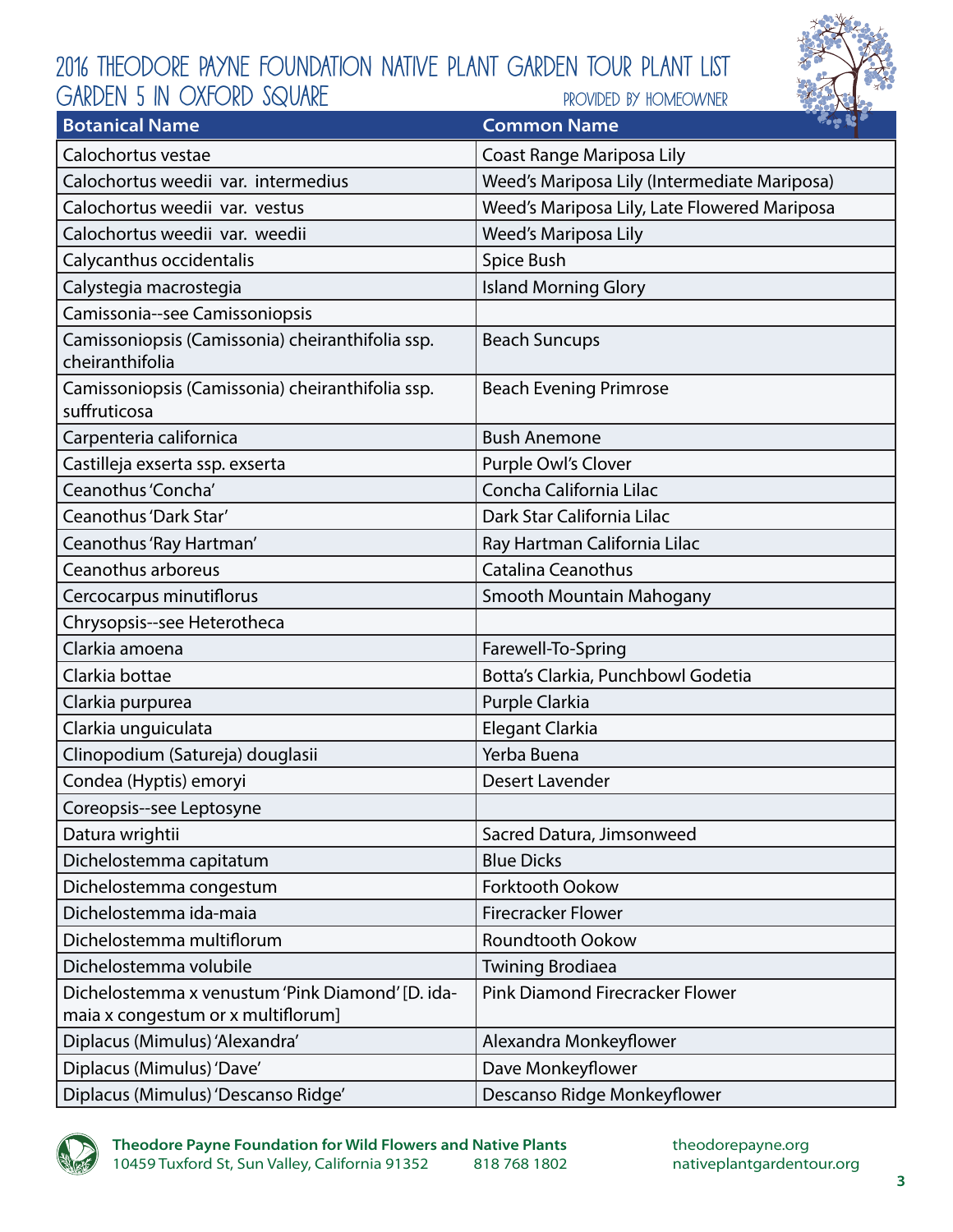

| <b>Botanical Name</b>                                             | <b>Boy S</b><br><b>Common Name</b>     |
|-------------------------------------------------------------------|----------------------------------------|
| Diplacus (Mimulus) 'Georgie's Tangerine'                          | Georgie's Tangerine Monkeyflower       |
| Diplacus (Mimulus) 'Jack'                                         | Jack Monkeyflower                      |
| Diplacus (Mimulus) 'Jelly Bean Gold'                              | Jelly Bean Gold Monkeyflower           |
| Diplacus (Mimulus) 'Jelly Bean Red'                               | Jelly Bean Red Monkeyflower            |
| Diplacus (Mimulus) 'Jelly Bean Terra Cotta'                       | Jelly Bean Terra Cotta Monkeyflower    |
| Diplacus (Mimulus) 'Salsa'                                        | Salsa Monkeyflower                     |
| Diplacus (Mimulus) 'Sweet Susita'                                 | Sweet Susita Monkeyflower              |
| Diplacus (Mimulus) 'Trish'                                        | Trish Monkeyflower                     |
| Diplacus (Mimulus) 'White'                                        | White Monkeyflower                     |
| Diplacus (Mimulus) aurantiacus                                    | <b>Sticky Monkeyflower</b>             |
| Diplacus (Mimulus) aurantiacus var. grandiflorus<br>(bifidus)     | Cutpetal Monkeyflower                  |
| Diplacus (Mimulus) aurantiacus var. parviflorus (M.<br>flemingii) | <b>Island Bush Monkeyflower</b>        |
| Diplacus (Mimulus) aurantiacus var. pubescens (M.<br>longiflorus) | Southern Bush Monkeyflower             |
| Diplacus (Mimulus) aurantiacus var. puniceus                      | Southern Red Monkeyflower              |
| Diplacus (Mimulus) aurantiacus var. puniceus 'Torrey<br>Pines'    | Torrey Pines Southern Red Monkeyflower |
| Diplacus (Mimulus) hybrid x 'Chelsea'                             | Chelsea Monkeyflower hybrid            |
| Diplacus (Mimulus) sp. and cvs.                                   | Monkeyflowers - various/unknowns       |
| Dudleya attenuata                                                 | <b>Tapertip Liveforever</b>            |
| Dudleya brittonii                                                 | <b>Britton's Liveforever</b>           |
| Dudleya caespitosa                                                | Coast Dudleya                          |
| Dudleya cymosa                                                    | Canyon Liveforever                     |
| Dudleya edulis                                                    | Fingertips                             |
| Dudleya lanceolata                                                | Lance Leaf Dudleya                     |
| Dudleya pulverulenta                                              | Chalk Dudleya                          |
| Elymus (Leymus) condensatus                                       | <b>Giant Wild Rye</b>                  |
| Encelia californica                                               | California Bush Sunflower              |
| Encelia farinosa                                                  | Brittlebush, Incienso                  |
| Epilobium (Zauschneria) 'Calistoga'                               | Calistoga California Fuchsia           |
| Epilobium (Zauschneria) 'Catalina'                                | Catalina California Fuchsia            |
| Epilobium (Zauschneria) canum                                     | California Fuchsia                     |
| Epipactis gigantea                                                | <b>Stream Orchid</b>                   |
| Epipactis gigantea 'Serpentine Night'                             | Serpentine Night Stream Orchid         |
| Equisetum kansanum                                                | <b>Dwarf Horsetail Rush</b>            |

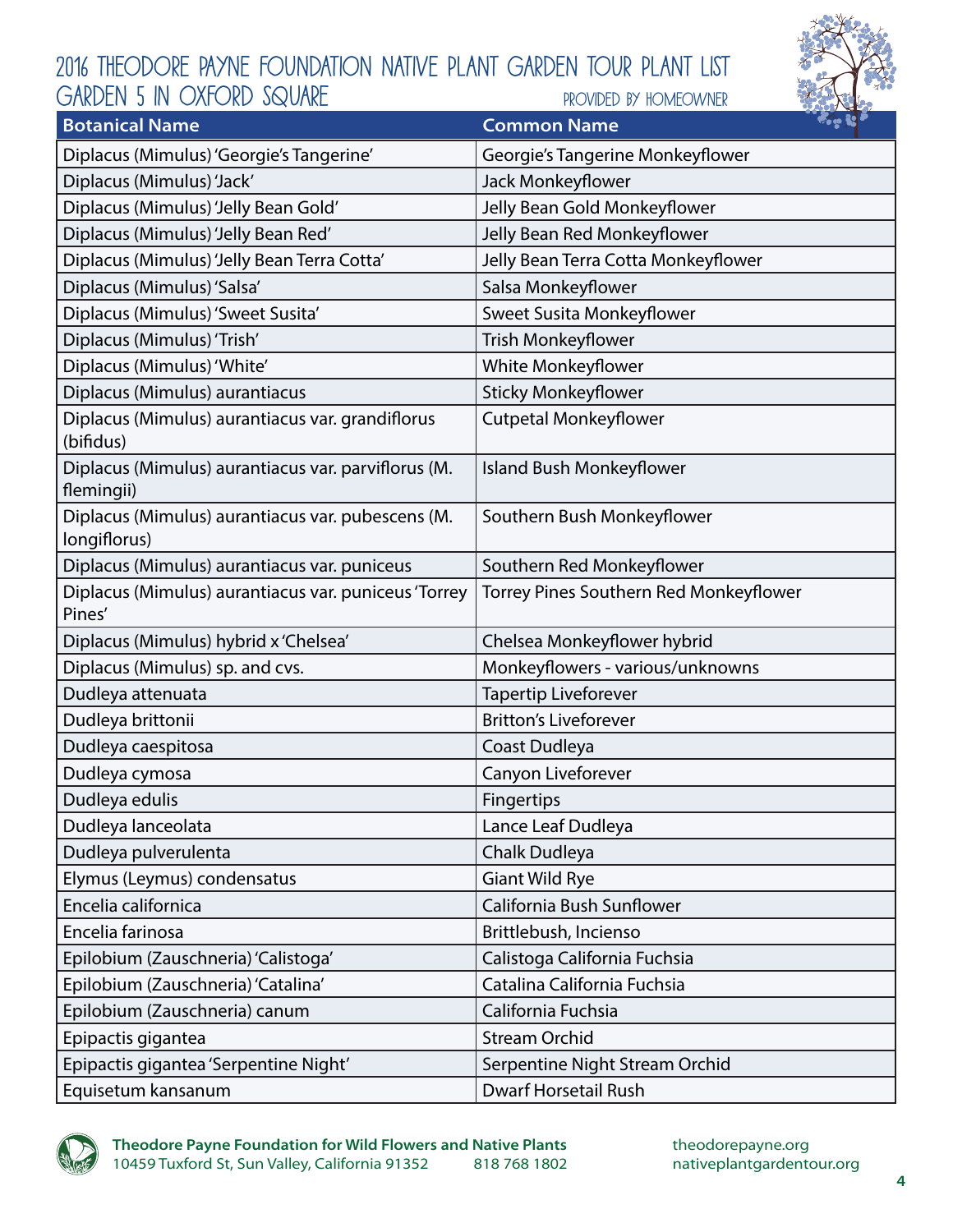

| <b>Botanical Name</b>                             | <b><i>Com</i></b> 33<br><b>Common Name</b>  |
|---------------------------------------------------|---------------------------------------------|
| Eriogonum crocatum                                | Saffron or Conejo Buckwheat                 |
| Eriogonum fasciculatum                            | California Buckwheat                        |
| Eriogonum fasciculatum 'Bruce Dickinson'          | <b>Bruce Dickinson California Buckwheat</b> |
| Eriogonum fasciculatum 'Theodore Payne'           | Theodore Payne California Buckwheat         |
| Eriogonum grande var. rubescens                   | Red Flowered or San Miguel Island Buckwheat |
| Eriophyllum confertiflorum ssp. confertiflorum    | <b>Golden Yarrow</b>                        |
| Erysimum ________ [white one]                     | 1 Wallflower                                |
| Erysimum franciscanum                             | San Francisco Wallflower                    |
| Erythranthe (Mimulus) guttatus                    | Seep Monkeyflower                           |
| Eschscholzia caespitosa                           | <b>Foothill Poppy</b>                       |
| Eschscholzia californica                          | California Poppy                            |
| Eschscholzia californica 'Mahogany Red'           | Mahogany Red California Poppy               |
| Eschscholzia californica (maritima)               | California Poppy (Coastal form)             |
| Euphorbia misera                                  | <b>Cliff Spurge</b>                         |
| Fallugia paradoxa                                 | Apache Plume                                |
| Festuca rubra 'Molate'                            | Molate Creeping Red Fescue                  |
| Fragaria chiloensis                               | <b>Beach Strawberry</b>                     |
| Fragaria vesca                                    | <b>Wood Strawberry</b>                      |
| Fritillaria affinis var affinis<br>(F. lancelota) | <b>Checker Lily</b>                         |
| Fritillaria biflora                               | Chocolate Lily                              |
| Fritillaria biflora (x grayana)                   | Chocolate Lily Hybrid                       |
| Fritillaria purdyi x F. biflora                   | Chocolate Lily Hybrid                       |
| Galvezia--see Gambelia                            |                                             |
| Gilia capitata                                    | Globe Gilia                                 |
| Gilia tricolor                                    | Bird's Eye Gilia                            |
| Grindelia hirsutula                               | <b>Hairy Gumplant</b>                       |
| Grindelia stricta var. platyphylla                | Gumweed                                     |
| Grindelia stricta? robusta?                       | Gumweed                                     |
| Heteromeles arbutifolia                           | Toyon                                       |
| Heuchera 'Wendy'                                  | <b>Wendy Coral Bells</b>                    |
| Heuchera maxima                                   | <b>Island Alumroot</b>                      |
| Hoita orbicularis                                 | <b>Round Leaf Leather Root</b>              |
| Hyptis--see Condea                                |                                             |
| Iris 'Black Frills'                               | <b>Black Frills Pacifica Iris</b>           |
| Iris 'Blazing Speed'                              | <b>Blazing Speed Pacifica Iris</b>          |

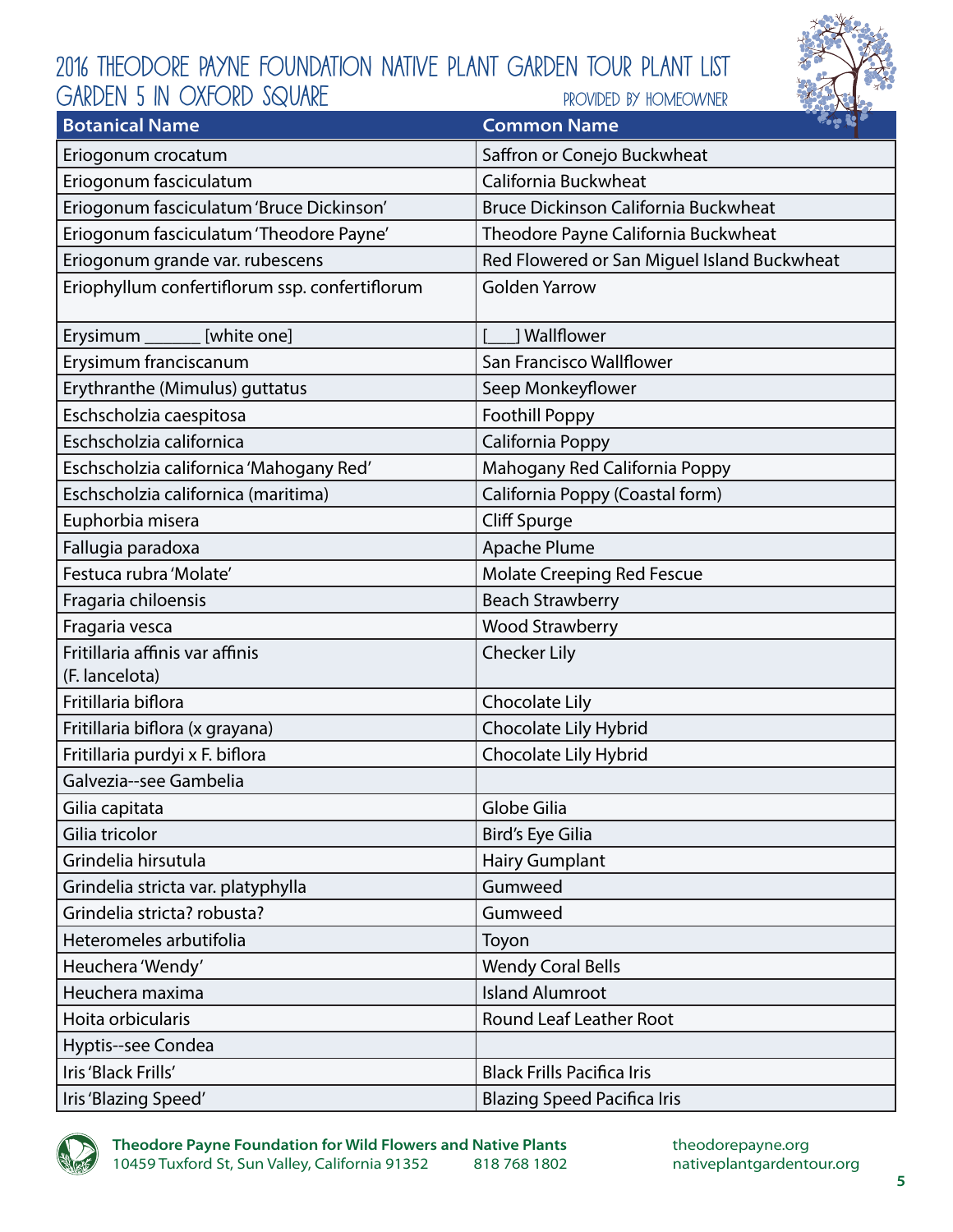

| <b>Botanical Name</b>                            | $\sim$ $\approx$ $\sim$<br><b>Common Name</b>   |
|--------------------------------------------------|-------------------------------------------------|
| Iris'Burnt Sugar'                                | <b>Burnt Sugar Pacifica Iris</b>                |
| Iris 'Canyon Snow'                               | Canyon Snow Pacifica Iris                       |
| Iris 'Golden Ruffles'                            | <b>Golden Ruffles Pacifica Iris</b>             |
| Iris 'Now Showing'                               | Now Showing Pacifica Iris                       |
| Iris 'Pink and Yellow'                           | Pink and Yellow Pacifica Iris                   |
| Iris 'Richard's Purple'                          | Richard's Purple Pacifica Iris                  |
| Iris 'Rincon'                                    | Rincon Pacifica Iris                            |
| Iris 'Rose and Copper'                           | Rose and Copper Pacifica Iris                   |
| Iris'San Ardo'                                   | San Ardo Pacifica Iris                          |
| Iris douglasiana and Pacific Coast hybrids       | Douglas Iris and PCH Hybrids                    |
| Iris-- yellow with brown spray                   | Yellow with Brown Spray Pacifica Iris           |
| Juncus xiphioides                                | <b>Iris Leaved Rush</b>                         |
| Keckiella cordifolia                             | <b>Heart Leaf Keckiella</b>                     |
| Lasthenia californica                            | Goldfields                                      |
| Lasthenia glabrata                               | <b>Yellow Ray Goldfields</b>                    |
| Layia platyglossa                                | <b>Tidy Tips</b>                                |
| Lepechinia fragrans                              | <b>Fragrant Pitcher Sage</b>                    |
| Lepechinia fragrans 'El Tigre'                   | El Tigre Fragrant Pitcher Sage                  |
| Leptosyne (Coreopsis) gigantea                   | <b>Giant Coreopsis</b>                          |
| Leptosyne (Coreopsis) maritima                   | Sea Dahlia                                      |
| Lessingia--see Corethrogyne                      |                                                 |
| Lewisia cotyledon                                | <b>Cliff Maids</b>                              |
| Lewisia cotyledon 'Little Peach'                 | <b>Little Peach Cliff Maids</b>                 |
| Lewisia cotyledon 'Prailine'                     | <b>Prailine Cliff Maids</b>                     |
| Leymus--see Elymus                               |                                                 |
| Lilium humboldtii ssp. ocellatum (syn bloomeria- | <b>Spotted Humboldt Lily</b>                    |
| num)                                             |                                                 |
| Lilium paradalinum 'Giganteum'                   | Giganteum Leopard Lily or California Tiger Lily |
| Lilium parvum                                    | Alpine or Sierra Lily                           |
| Limnanthes alba                                  | <b>White Meadowfoam</b>                         |
| Linanthus grandiflorus                           | <b>Mountain Phlox</b>                           |
| Linum lewisii                                    | <b>Blue Flax</b>                                |
| Lonicera hispidula                               | Pink Honeysuckle                                |
| Lotus--see Hosackia                              |                                                 |
| Lupinus bicolor                                  | Miniature Lupine                                |
| Lupinus latifolius var. parishii                 | Parish's Lupine                                 |
| Lupinus succulentus                              | Arroyo Lupine                                   |

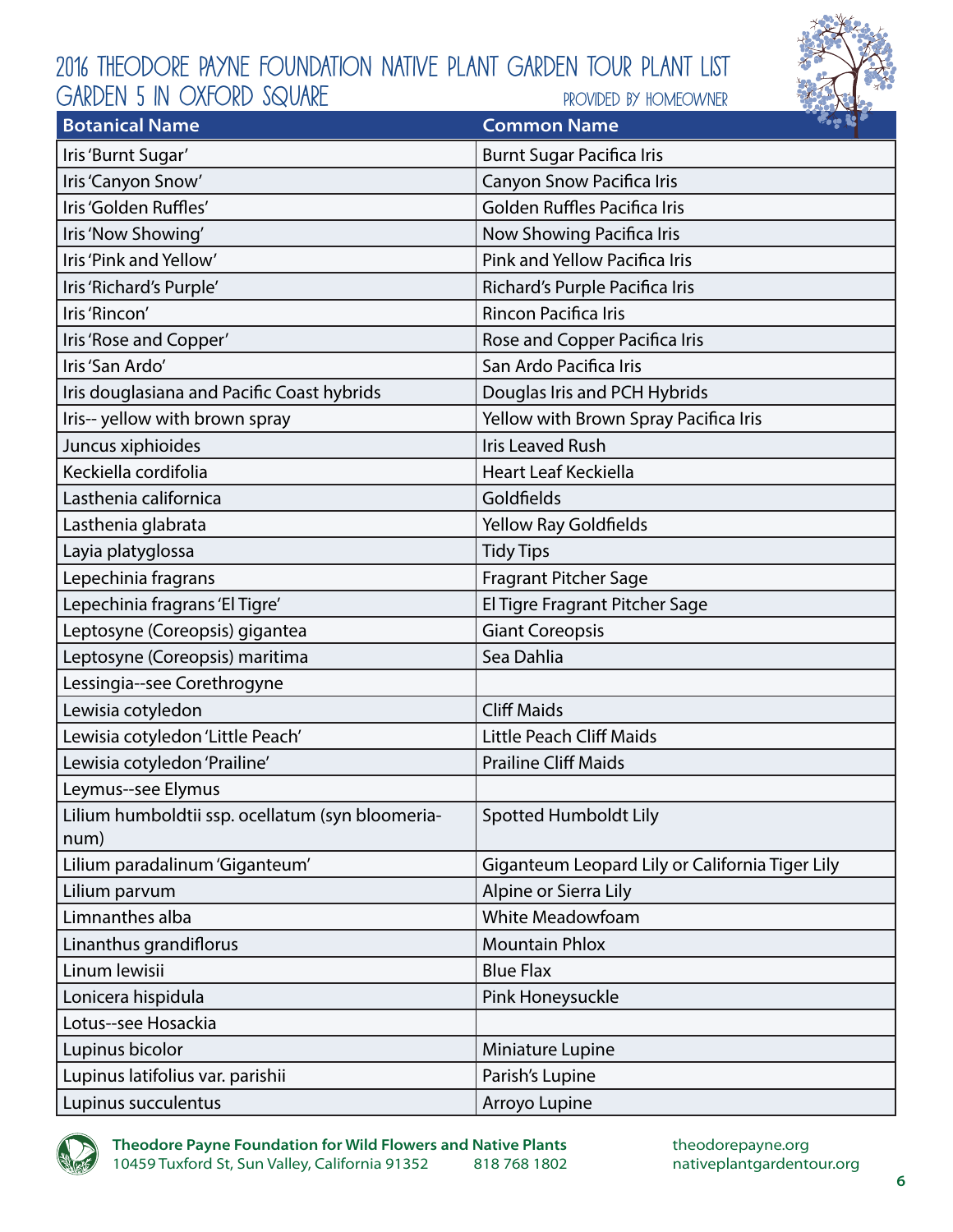

| <b>Botanical Name</b>                        | <b>Boy &amp; B</b><br><b>Common Name</b> |
|----------------------------------------------|------------------------------------------|
| Lupinus truncatus                            | <b>Collared Annual Lupine</b>            |
| Lyonothamnus floribundus ssp. aspleniifolius | Santa Cruz Island Ironwood               |
| Mahonia--see Berberis                        |                                          |
| Malacothamnus fasciculatus 'Casitas'         | <b>Casitas Chaparral Mallow</b>          |
| Mentzelia lindleyi                           | Lindley's Blazing Star                   |
| Mimulus--see Diplacus, Erythranthe           |                                          |
| Monardella odoratissima                      | Desert Mint, Mountain Pennyroyal         |
| Monardella villosa                           | <b>Coyote Mint</b>                       |
| Monardella villosa 'Russian River'           | <b>Russian River Coyote Mint</b>         |
| Monardella villosa (M. antonina)             | San Antonio Hills Monardella             |
| Monardella viminea                           | <b>Willowy Monardella</b>                |
| Muhlenbergia rigens                          | Deergrass                                |
| Nassella--see Stipa                          |                                          |
| Odontostomum hartwegii                       | Hartweg's Doll's Lily                    |
| Oenothera sp.                                | <b>Evening Primrose</b>                  |
| Opuntia littoralis                           | Coast Pricklypear                        |
| Penstemon centranthifolius                   | <b>Scarlet Bugler</b>                    |
| Penstemon palmeri                            | Palmer's Penstemon                       |
| Penstemon pseudospectabilis                  | <b>Desert Penstemon</b>                  |
| Penstemon speciosus                          | Royal Penstemon                          |
| Penstemon spectabilis                        | <b>Showy Penstemon</b>                   |
| Phacelia cicutaria                           | Caterpillar Phacelia                     |
| Phacelia tanacetifolia                       | Tansy Leaf or Lacy Phacelia              |
| Phyla nodiflora                              | Turkey Tangle Fogfruit, Common Lippia    |
| Plantago subnuda                             | <b>Tall Coastal Plantain</b>             |
| Platanus racemosa                            | California Sycamore                      |
| Polystichum munitum                          | Western Sword Fern                       |
| Prunus ilicifolia ssp. lyonii                | Catalina Cherry                          |
| Pycnanthemum californicum                    | California Mint                          |
| Rhamnus--see Frangula                        |                                          |
| Rhus integrifolia                            | Lemonade Berry                           |
| Rhus ovata                                   | <b>Sugar Bush</b>                        |
| Ribes aureum var. gracillimum                | <b>Golden Currant</b>                    |
| Ribes californicum                           | Hillside Gooseberry                      |
| Ribes malvaceum                              | <b>Chaparral Currant</b>                 |
| Ribes sanguineum 'White Icicle'              | White Icicle Red Flowering Currant       |

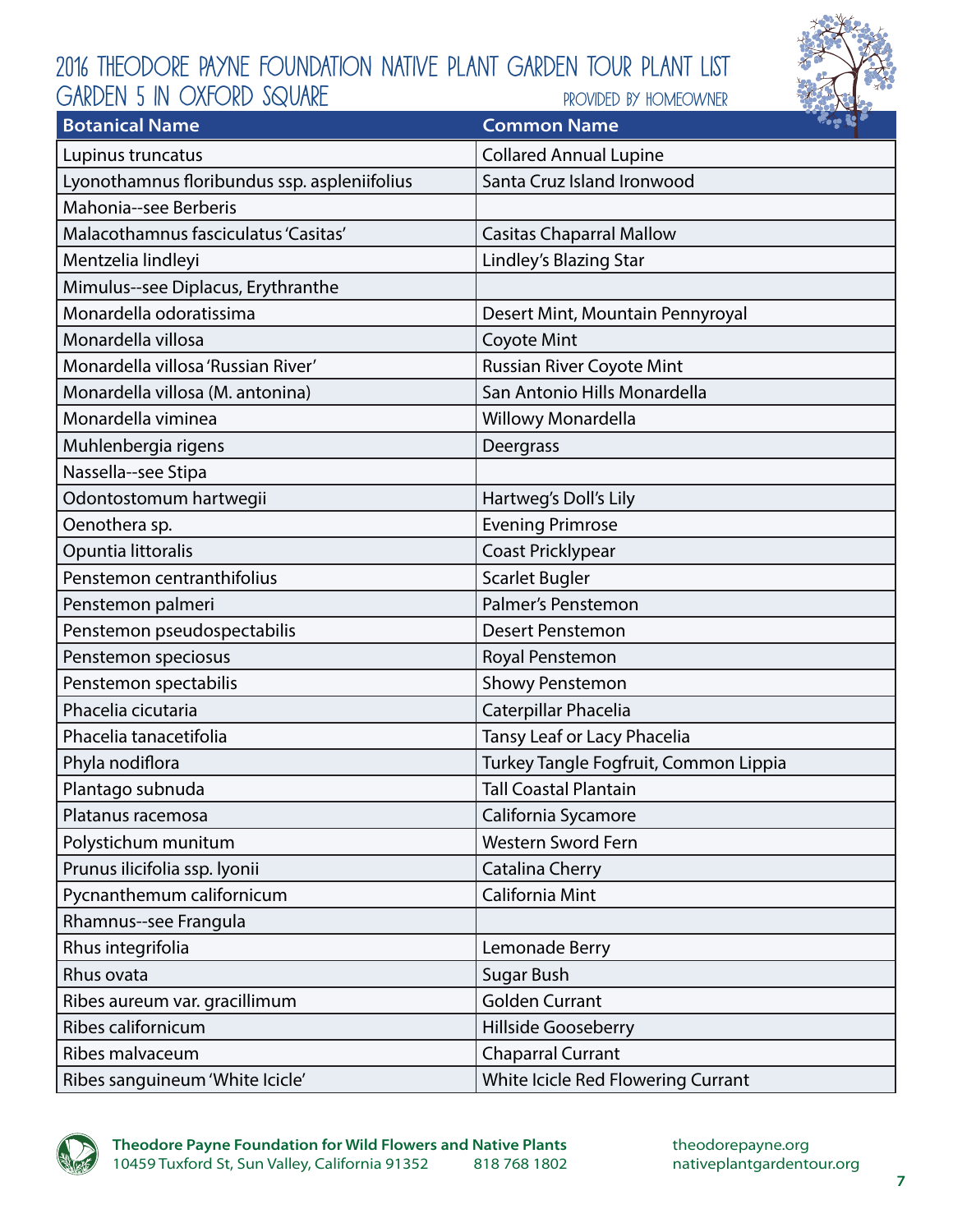

| <b>Botanical Name</b>                            | $\sim$ $\sim$ $\sim$<br><b>Common Name</b>         |
|--------------------------------------------------|----------------------------------------------------|
| Ribes sanguineum var. glutinosum or R. sanguine- | Pink Flowering Currant or Mesa Rose Pink Flowering |
| um var. glutinosum 'Mesa Rose'                   | Currant                                            |
| Ribes viburnifolium                              | Evergreen Currant, Catalina Perfume                |
| Salvia 'Allen Chickering'                        | Allen Chickering Sage                              |
| Salvia 'Bee's Bliss'                             | Bee's Bliss Sage                                   |
| Salvia 'Dara's Choice'                           | Dara's Choice Sage                                 |
| Salvia apiana                                    | <b>White Sage</b>                                  |
| Salvia carduacea                                 | <b>Thistle Sage</b>                                |
| Salvia clevelandii                               | <b>Cleveland Sage</b>                              |
| Salvia columbariae                               | Chia                                               |
| Salvia leucophylla 'Figueroa'                    | Figueroa Purple Sage                               |
| Salvia leucophylla 'Point Sal'                   | Point Sal Purple Sage                              |
| Salvia mellifera 'Terra Seca'                    | Terra Seca Black Sage                              |
| Salvia sonomensis 'Mrs. Beard'                   | Mrs. Beard Sonoma Sage                             |
| Salvia spathacea                                 | Hummingbird Sage                                   |
| Salvia spathacea 'Confetti'                      | Confetti Hummingbird Sage                          |
| Salvia spathacea 'Las Pilitas'                   | Las Pilitas Hummingbird Sage                       |
| Salvia spathacea 'Topanga'                       | Topanga Hummingbird Sage                           |
| Sambucus nigra ssp. caerulea (S. mexicana)       | Elderberry                                         |
| Satureja--see Clinopodium                        |                                                    |
| Scirpus--see Isolepis                            |                                                    |
| Sisyrinchium bellum                              | <b>Blue Eyed Grass</b>                             |
| Sisyrinchium californicum                        | <b>Yellow Eyed Grass</b>                           |
| Sphaeralcea ambigua                              | <b>Apricot Mallow</b>                              |
| Sphaeralcea ambigua 'Louis Hamilton'             | Louis Hamilton Apricot Mallow                      |
| Stachys ajugoides 'Persnickety Pink'             | Persnickety Pink Hedge Nettle                      |
| Stachys bullata 'Rocky Point'                    | Rocky Point California Hedge Nettle                |
| Stachys chamissonis                              | <b>Coast Hedge Nettle</b>                          |
| Stipa (Nassella) cernua                          | <b>Nodding Needlegrass</b>                         |
| Stipa (Nassella) lepida                          | <b>Foothill Needlegrass</b>                        |
| Stipa (Nassella) pulchra                         | <b>Purple Needlegrass</b>                          |
| Symphoricarpos albus ssp. laevigatus             | Snowberry                                          |
| Trichostema 'Midnight Magic'                     | Midnight Magic Woolly Bluecurls Hybrid             |
| Trichostema lanatum                              | <b>Woolly Bluecurls</b>                            |
| Triteleia 'Silver Queen'                         | Silver Queen Triteleia                             |
| Triteleia bridgesii                              | Bridge's Brodiaea                                  |
| Triteleia clementina                             | San Clemente Island Brodiaea                       |